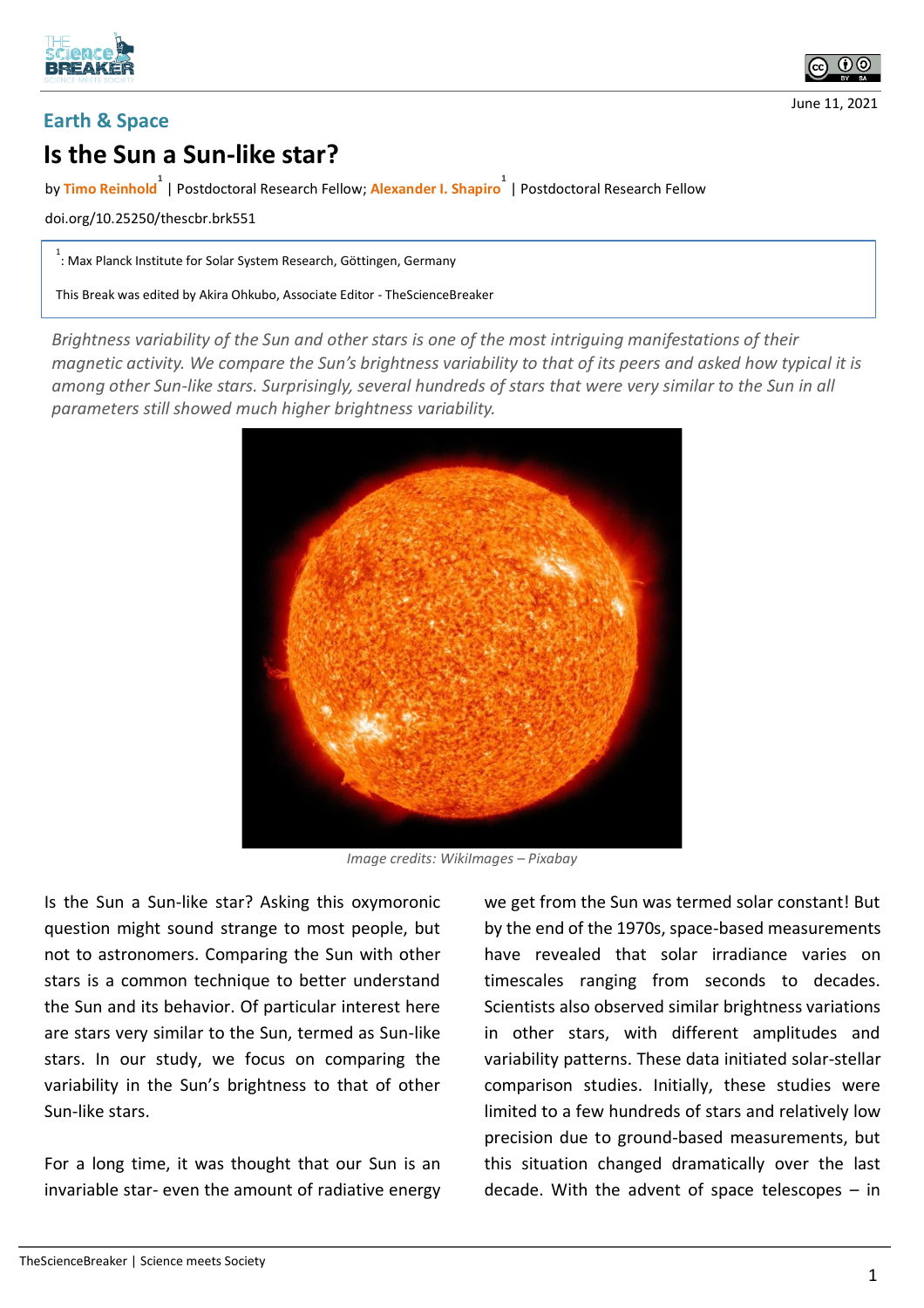



particular the Kepler mission – stellar brightness variations have been measured for hundreds of thousands of stars. The Gaia space observatory – launched in 2013 – has provided brightness and distance measurements of more than a billion of stars, allowing scientists to identify true Sun-like stars.

We now know that the variability of the Sun and other Sun-like stars has a magnetic origin. The magnetic field is generated inside the star, forming magnetic features such as dark spots and bright faculae on the stellar surface. Since stars spin on their rotation axes, magnetic features constantly rotate in and out of view, which causes the brightness to vary. This brightness variability is well characterized for the Sun. The main goal of our study is to compare the brightness changes that happen in our Sun with that of other Sun-like stars, and to see how common solar variability is.

Sun-like stars are stars with near-solar surface temperature, size, chemical composition, and age. The Kepler telescope monitors the brightness changes of a certain star (i.e. its variability) over a 4 years time span. The changes in brightness turn out to be different from star to star. In some cases, the variability is periodical, induced by the same magnetic features that persist over several rotational cycles. Using this information, we can determine the rotation period of the star. However, most stars show irregular variability - so measuring their rotation period is a difficult task. The reason for this is that the magnetic features (in particular the spots) on these stars do not live long enough to survive one full stellar rotation, resulting in irregular brightness . Interestingly, the Sun also belongs to the class of stars with irregular changes in brightness. Our sample consist of 369 stars with periodical changes in brightness whose measured rotation periods are close to the solar value (roughly 25 days), and 2529 stars with irregular changes in brightness -

like the Sun, but with unknown rotation period. These two samples will be called the "periodic" and the "non-periodic" samples in the following, and we will see that their variabilities are very different from each other.

We then compared the variability amplitudes of the periodic and non-periodic stars. We found that the brightness changes of the periodic stars are on average five times higher than in our Sun. The nonperiodic stars, however, showed changes in brightness that were similar to those of the Sun. The very existence of the periodic sample is surprising! These stars all have near-solar parameters but they show very regular patterns of the variability, and exhibit much larger variability amplitudes. Since the magnetic activity of the Sun is thought to be determined by the surface temperature and the rotation period, one would expect to find a similar level of magnetic activity (or variability) for the periodic stars.

This result leaves two possible conclusions: First, that there exist (yet unidentified) differences between the Sun and the periodic sample. This explanation would be consistent with the idea proposed by Metcalfe & van Saders (2016,2017) that - at a certain age - Sun-like stars undergo a transition from an active stage, accompanied by large variability amplitudes, to an inactive stage with small variability. In our case, the periodic stars did not yet start such a transition, whereas the non-periodic stars, and in particular also the Sun, currently are in transition, or have already completed it. The second possible explanation is that ALL Sun-like stars can go through epochs of much higher variability than the Sun. While the first explanation is a one-way street from an active past to an inactive future, the second explanation implies that transitioning back and forth is possible and that the Sun could also potentially become much more active in the future! A more active Sun would likely generate larger (or more